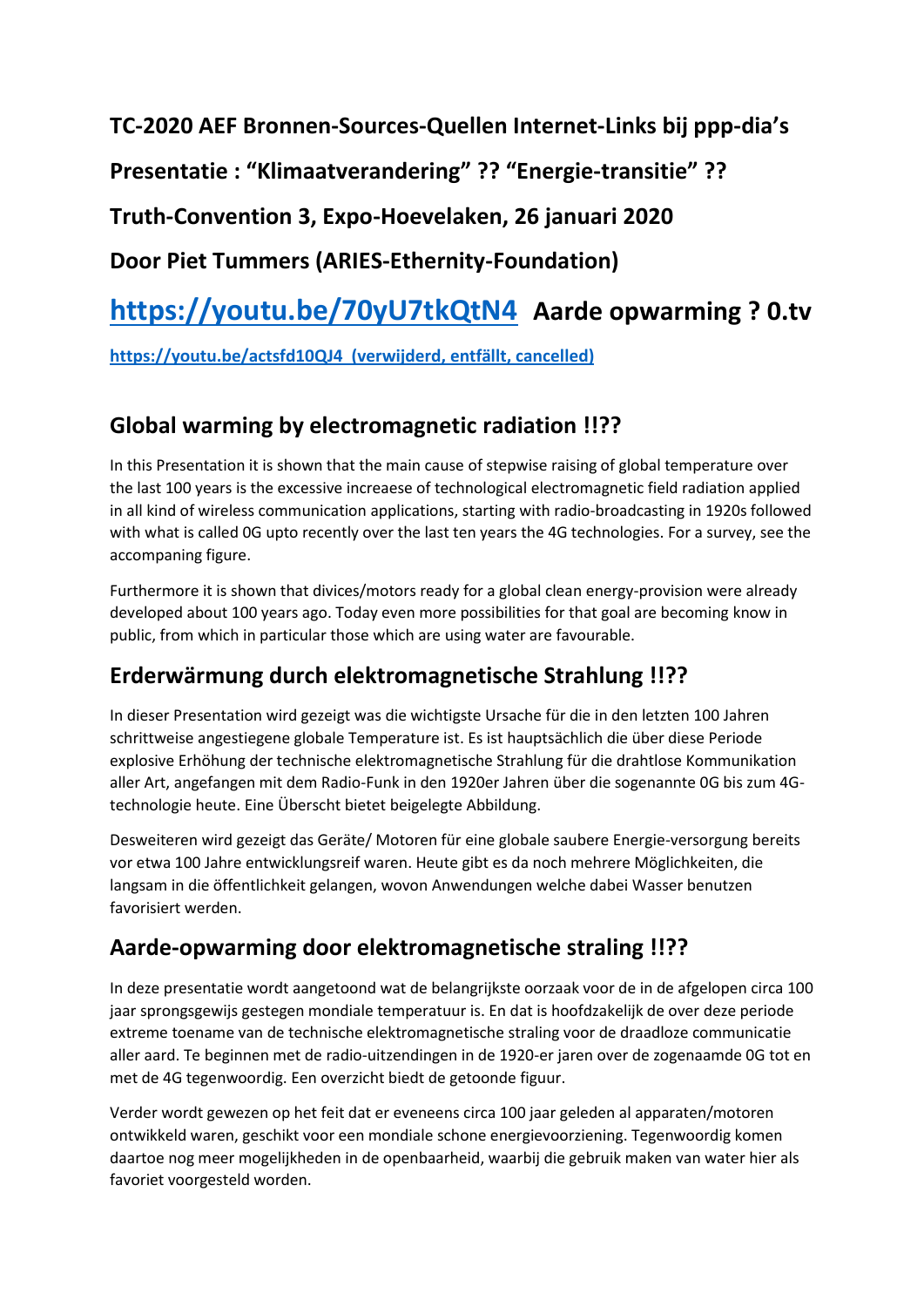### **Abstract English, Resümee Deutsch**

[https://www.clo.nl/sites/default/files/infographics/0226\\_001g\\_clo\\_13\\_nl.png](https://www.clo.nl/sites/default/files/infographics/0226_001g_clo_13_nl.png)

# **Introductie**

# **Intro (1)**

<https://journals.sagepub.com/doi/abs/10.1177/0958305X16674637>

Bron : Dr. M. Hertzberg, H. Schreuder, 'Role of atmospheric carbon dioxide in climate change'(2016)

Bron : Petit JR, Jouzel J, Raynaud D et al, 'Climate and atmospheric history of the past 420.000 years

from the Vostok ice core, Antarctica', Nature 1999, 399 429-436

**Intro (2)**

<https://www.youtube.com/watch?v=unS4eftJJrQ>

Pasterze gibt nach tausenden von Jahren (6.000) einen 8 meterlangen Baumstamm (1700 kg) frei (Video) [2015]

<https://kaernten.orf.at/news/stories/2718069/>

-------------------------------------------------------------------------------------------------------------------

[https://www.zdf.de/dokumentation/terra-x/expedition-europa-die-verwandlung-des-kontinents-](https://www.zdf.de/dokumentation/terra-x/expedition-europa-die-verwandlung-des-kontinents-100.html)[100.html](https://www.zdf.de/dokumentation/terra-x/expedition-europa-die-verwandlung-des-kontinents-100.html) (29 – 37ste minuut)

Dr. Colin Devey, GEOMAR-Helmholtz Centre for Ocean Research, Kiel (Dld)

# **Intro (3)**

<http://www.uni-mainz.de/presse/52594.php>respectievelijk

[http://www.uni-mainz.de/presse/bilder\\_presse/09\\_geografie\\_klima\\_nordeuropa\\_klimakurve.jpg](http://www.uni-mainz.de/presse/bilder_presse/09_geografie_klima_nordeuropa_klimakurve.jpg)

# **Intro (4)**

[https://www.wikiwand.com/de/Optimum\\_der\\_R%C3%B6merzeit](https://www.wikiwand.com/de/Optimum_der_R%C3%B6merzeit)

PAGES 2k Consortium: Consistent multidecadal variability in global temperature reconstructions and simulations over the Common Era. In: Nature Geoscience. 24. Juli 2019, doi:10.1038/s41561-019- 0400-0.

Raphael Neukom, Nathan Steiger, Juan José Gómez-Navarro, Jianghao Wang, Johannes P. Werner: No evidence for globally coherent warm and cold periods over the preindustrial Common Era. In: Nature. 24. Juli 2019, doi:10.1038/s41586-019-1401-2.

#### **Intro (5)**

<http://www.ageu-die-realisten.com/archives/2046>

**Intro (6)**

Bron CDIAC

**Intro (7)**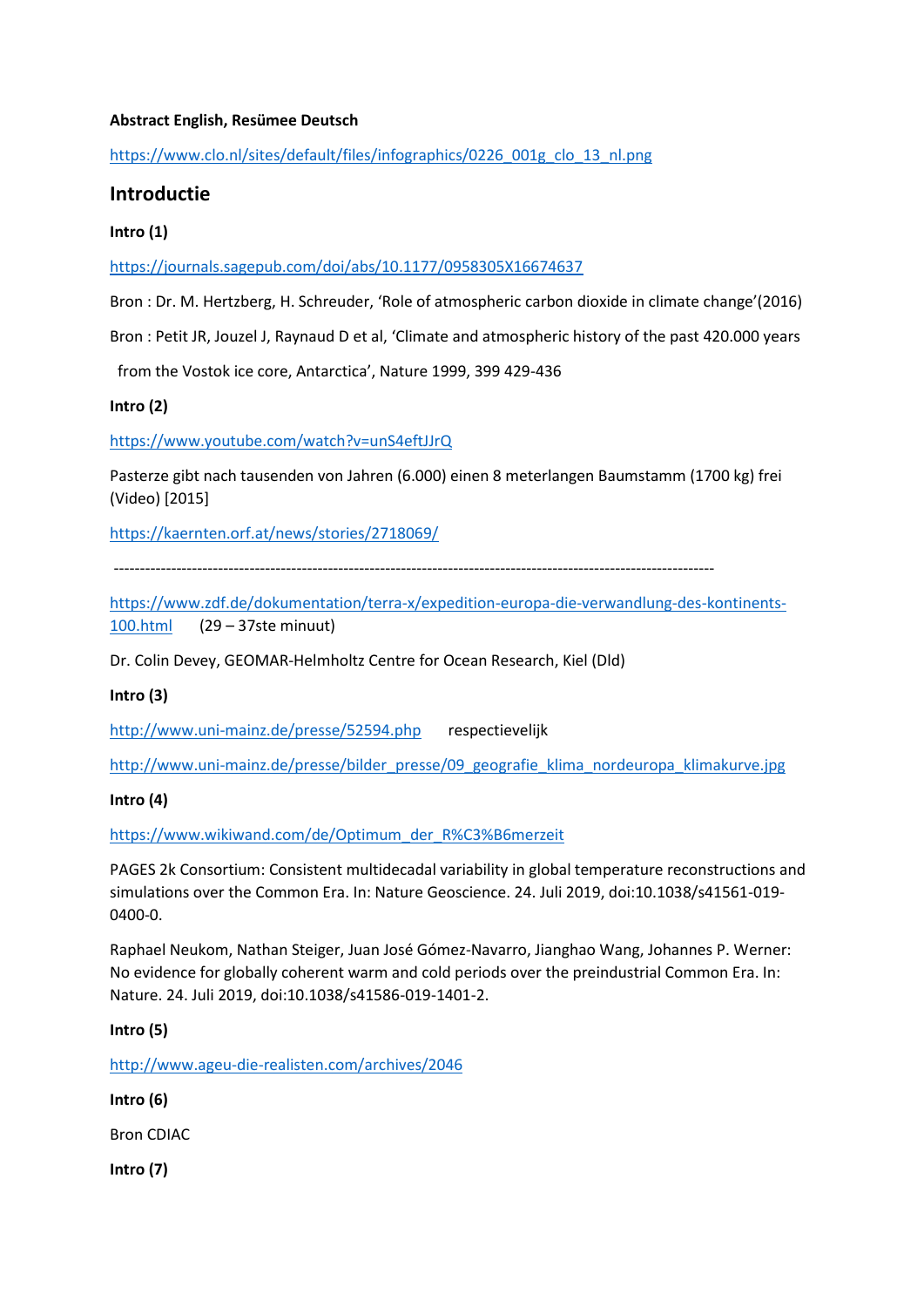<https://www.climategate.nl/2018/08/klimaatverandering-door-co2-of-zijn-er-ook-andere-oorzaken/>

# **Intro (8/9)**

<http://folk.uio.no/tomvs/esef/Jaworowski%20CO2%20EIR%202007.pdf>

CO2: The Greatest Scientific Scandal Of Our Time by Zbigniew Jaworowski, M.D., Ph.D., D.Sc.

Source : Article in 21st CENTURY Science & Technology, Spring/Summer 2007

# **Intro (10)**

[https://www.clo.nl/sites/default/files/infographics/0226\\_001g\\_clo\\_13\\_nl.png](https://www.clo.nl/sites/default/files/infographics/0226_001g_clo_13_nl.png)

# **Klimaat**

# **Klimaat (2/3/4/5/6 en 8 en 12)**

[https://www.clo.nl/sites/default/files/infographics/0226\\_001g\\_clo\\_13\\_nl.png](https://www.clo.nl/sites/default/files/infographics/0226_001g_clo_13_nl.png)

# **Klimaat (7)**

<https://medium.com/eylo-magazine/1g-2g-3g-4g-5g-ea8fe1208123>

<https://www.vtmgroep.nl/kennisbank/2g-3g-4g-5g>

[https://nl.wikipedia.org/wiki/Generaties\\_mobiele\\_telefonie](https://nl.wikipedia.org/wiki/Generaties_mobiele_telefonie)

# **Klimaat (13)**

<http://folk.uio.no/tomvs/esef/Jaworowski%20CO2%20EIR%202007.pdf>

CO2: The Greatest Scientific Scandal Of Our Time by Zbigniew Jaworowski, M.D., Ph.D., D.Sc.

Source : Article in 21st CENTURY Science & Technology, Spring/Summer 2007

[https://www.clo.nl/sites/default/files/infographics/0226\\_001g\\_clo\\_13\\_nl.png](https://www.clo.nl/sites/default/files/infographics/0226_001g_clo_13_nl.png)

# **Klimaat (16)**

[https://www.thelancet.com/journals/lanplh/article/PIIS2542-5196\(18\)30221-3/fulltext](https://www.thelancet.com/journals/lanplh/article/PIIS2542-5196(18)30221-3/fulltext)

# **klimaat (22)**

[www.pbme-online.org/2019/02/18/greta-thunberg-die-wirklichen-ursachen-des-planetaren](http://www.pbme-online.org/2019/02/18/greta-thunberg-die-wirklichen-ursachen-des-planetaren-desasters/)[desasters/](http://www.pbme-online.org/2019/02/18/greta-thunberg-die-wirklichen-ursachen-des-planetaren-desasters/)

Die wirklichen Ursachen des planetaren Desasters

"Der Grund für all die schrecklichen Veränderungen, die wir auf unserer Erde beobachten, ist nicht das CO2. Der wirkliche Grund ist das militärische Geoengineering. Es wurde im 2. Weltkrieg erfunden und seitdem weiterentwickelt, blieb aber geheim."

Autor: Prof. em. Dr. Claudia von Werlhof, Universität Innsbruck, Österreich,

"Planetare Bewegung für Mutter Erde" PBME I PMME I MPPP

[www.pbme-online.org/](http://www.pbme-online.org/)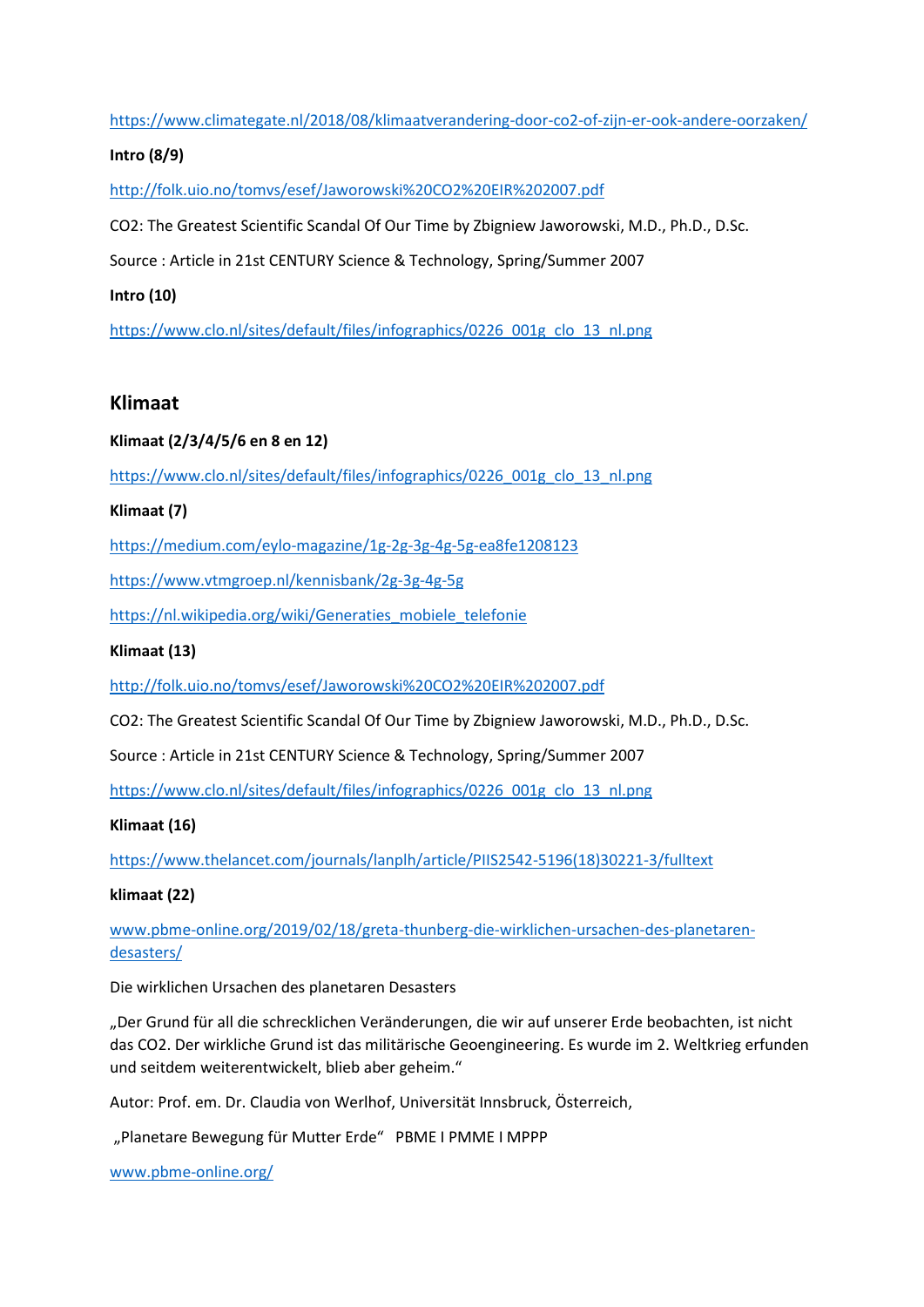<https://apokalypsnu.nl/2017/11/29/earth-as-weapon-geo-engineering-as-war/>

Rede – (englisch) Claudia von Werlhof: Remembering Rosalie Bertell (Toronto, September 29th, 2012) (PDF)

Rede – (italienisch) Claudia von Werlhof: Commemorazione Rosalie Bertell (Toronto, September 29th, 2012) (PDF)

Rede – (französisch) Claudia von Werlhof: Commémoration Rosalie Bertell (Toronto, September 29th, 2012) (PDF)

[http://www.pbme-online.org/wp-content/uploads/2015/05/Remembering-Rosalie-Bertell.speech-](http://www.pbme-online.org/wp-content/uploads/2015/05/Remembering-Rosalie-Bertell.speech-1.pdf)[1.pdf](http://www.pbme-online.org/wp-content/uploads/2015/05/Remembering-Rosalie-Bertell.speech-1.pdf)

[http://www.pbme-online.org/wp-content/uploads/2015/05/Remembering-Rosalie-Bertell-](http://www.pbme-online.org/wp-content/uploads/2015/05/Remembering-Rosalie-Bertell-Italienische-Version1.pdf)[Italienische-Version1.pdf](http://www.pbme-online.org/wp-content/uploads/2015/05/Remembering-Rosalie-Bertell-Italienische-Version1.pdf)

<http://www.pbme-online.org/wp-content/uploads/2015/05/Comm%C3%A9moration.pdf>

#### **Klimaat (23)**

Earth as Weapon, Geo-engineering as War | Global Research – Centre for Research on Globalization

#### [www.globalresearch.ca](http://www.globalresearch.ca/)

By Prof. Claudia von Werlhof Nov. 28, 2017 University of Venice

Boek van Dr. Rosalie Bertell

'Planet Earth : The latest Weapon of War', Critical Study into the Military and the Environment' (2000)

Titel Duitse versie : "Kriegswaffe Planet Erde" (2018)

#### **Klimaat (24)**

<https://www.climategate.nl/2019/05/groeiende-gletsjers/>

#### **Klimaat (27/28)**

[http://www.earth-matters.nl/11/13685/verborgen-nieuws/chemtrails-de-geheime](http://www.earth-matters.nl/11/13685/verborgen-nieuws/chemtrails-de-geheime-oorlognederlands-ondertiteld)[oorlognederlands-ondertiteld](http://www.earth-matters.nl/11/13685/verborgen-nieuws/chemtrails-de-geheime-oorlognederlands-ondertiteld)

Sprekers : Giorgio Pattera (Bioloog) en Corrado Penna (Fysicus)

Een documentaire van filmmaker Rosario Marciano

**Klimaat (30)** Dr. Dietrich Klinghardt

<https://www.youtube.com/watch?v=mmk8WKT7pww&feature=youtu.be>

#### **Klimaat (32)**

<https://www.voedingswaardetabel.nl/e-nummers/27/E153/>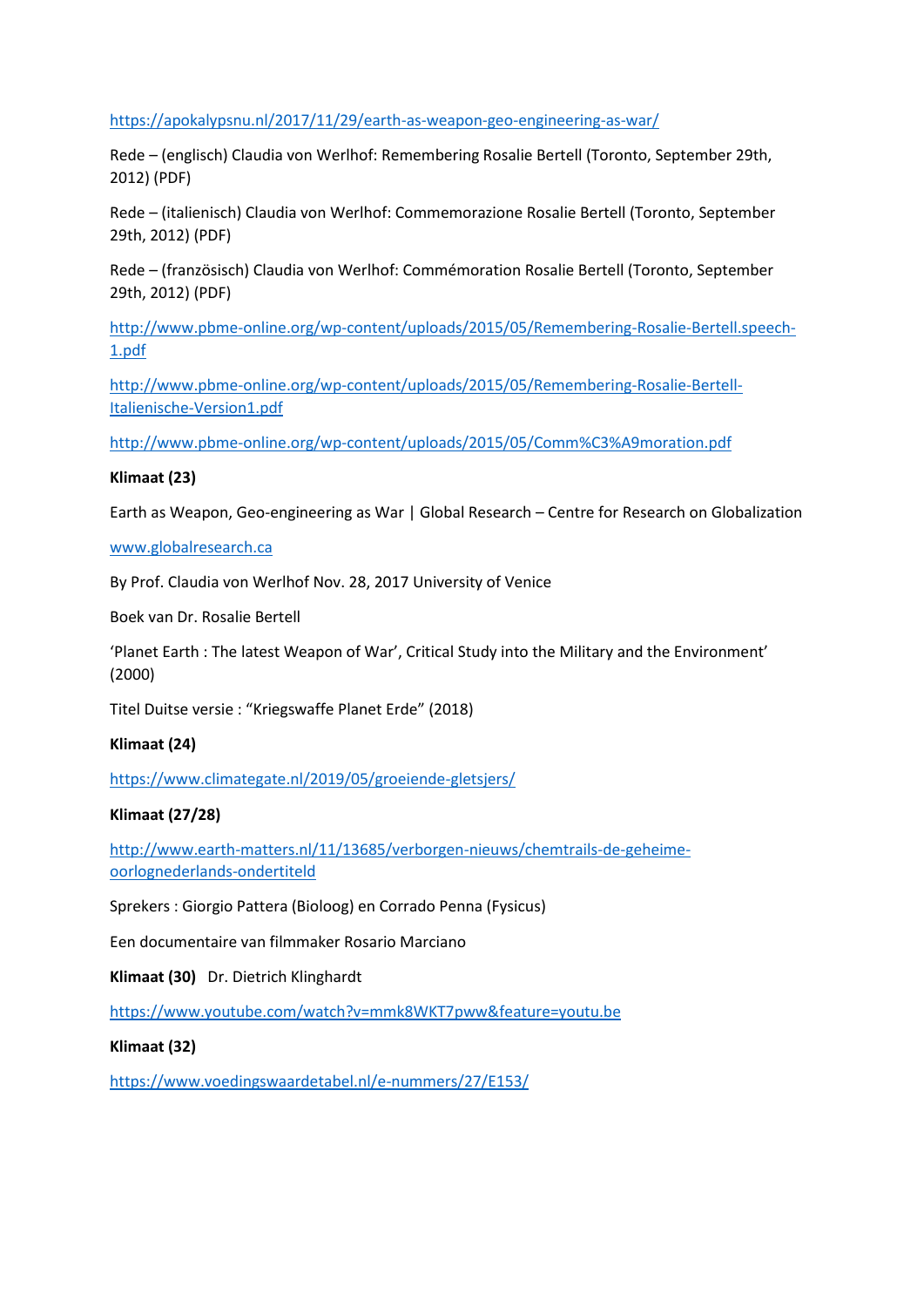# **Energie-transitie**

# **Energie-transitie (1)**

<http://www.johanneswardenier.nl/>

# **Energie-transitie (3)**

<http://www.rexresearch.com/moray2/morayrer.htm>

# **Energie-transitie (5)**

<https://novam-research.com/rosch-gaia-kinetic-power-plant.php>

[https://novam-research.com/resources/KPP\\_Konzept-und-Berechnung\\_1-Juli-2019.pdf](https://novam-research.com/resources/KPP_Konzept-und-Berechnung_1-Juli-2019.pdf)

# **Energie-transitie (6)**

<https://www.gravinergyag.com/gravinergy-antrieb/>

## **Energie-transitie (7)**

<https://www.youtube.com/watch?v=Lb2CQSRof3s>

Elektriciteit maken uit 'niets'.

## **Energie-transitie (8)** GFE

Boek van Horst Kirsten : "Wie der Deutsche Rechtsstaat eine Energierevolution verhinderte".

### **Energie-transitie (9)** GFE

[http://www.borderlands.de/net\\_pdf/NET0919S4-12.pdf](http://www.borderlands.de/net_pdf/NET0919S4-12.pdf)

Gesellschaft zur Förderung erneuerbarer Energien GFE:

GFE-Prozess: Verfahren wegen Beweis des nachgebauten GFE-Motors eingestellt!

# **Energie-transitie (10)** GFE

[http://www.borderlands.de/Links/Wirkungsgradberechnung\\_bei\\_GFE-Anlagen.pdf](http://www.borderlands.de/Links/Wirkungsgradberechnung_bei_GFE-Anlagen.pdf)

#### **Energie-transitie (11)**

Video opgenomen 27 juli 2019

<https://www.youtube.com/watch?v=UqhO7wHsLX4&feature=youtu.be>

**Energie-transitie (12)** Prof Dr. Theo Aldema - Murphy

<https://www.youtube.com/watch?v=YNRdx1u9dQo>

#### **Energie-transitie (13)**

<https://revolution-green.com/walter-jenkins-water-powered-car/>

**Piet Tummers Guttecoven, januari/februari – 2020**